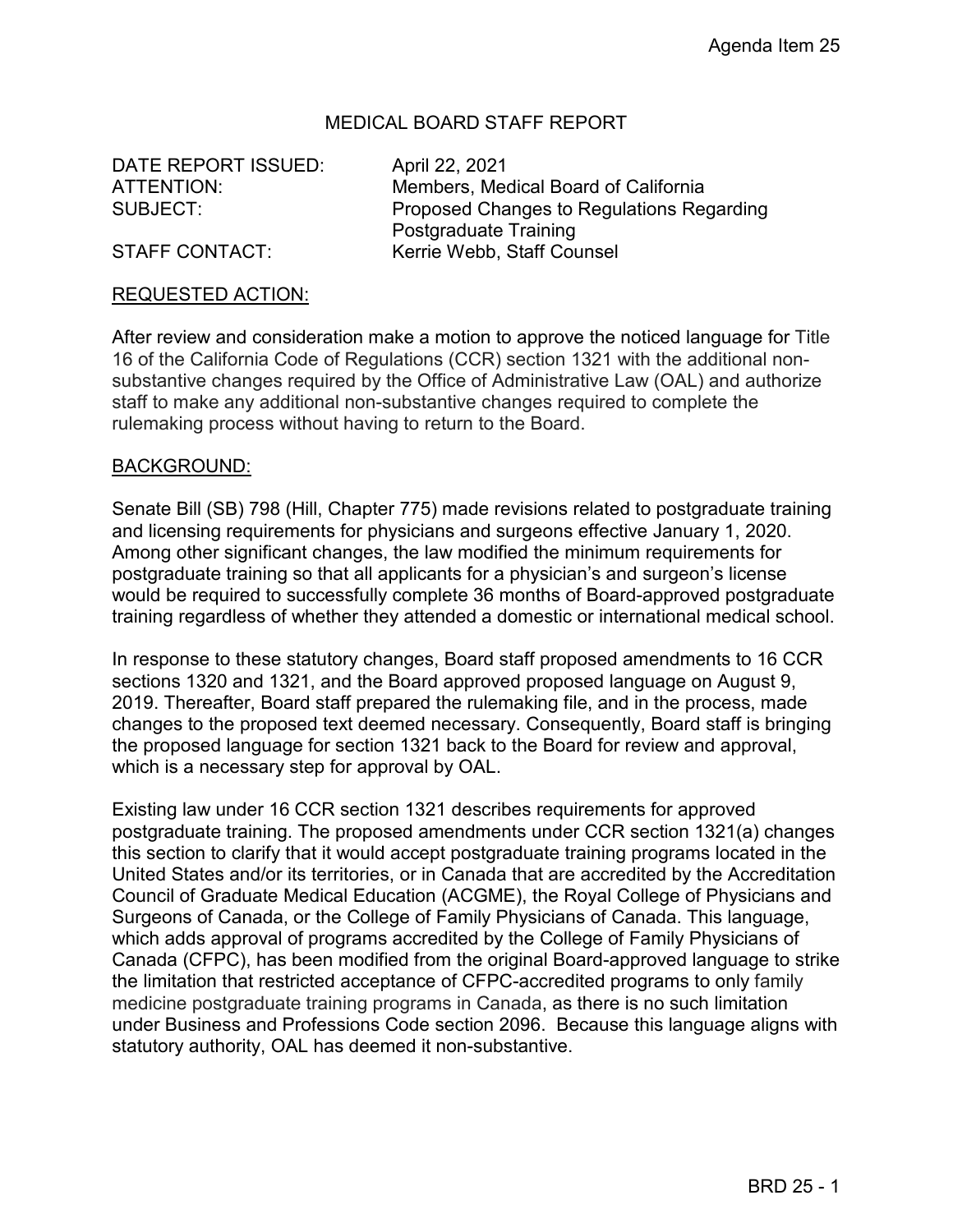Further, in August 2019, the Board approved deleting the existing language under section 1321(c) regarding the requirement for applicants to be "formally admitted" into postgraduate training programs as being unnecessary and duplicative. After further consideration, however, staff determined that this section should be modified, rather than deleted, because it is important for applicants to know they must be formally admitted into a postgraduate training program to receive credit through this traditional licensing pathway.

The proposed text is attached for your review and consideration.

### STAFF RECOMMENDATION:

Staff recommends the Board approve the noticed language for Title 16 of the California Code of Regulations (CCR) section 1321 with the additional non-substantive changes required by OAL and authorize staff to make any additional non-substantive changes required during the rulemaking process without returning to the Board.